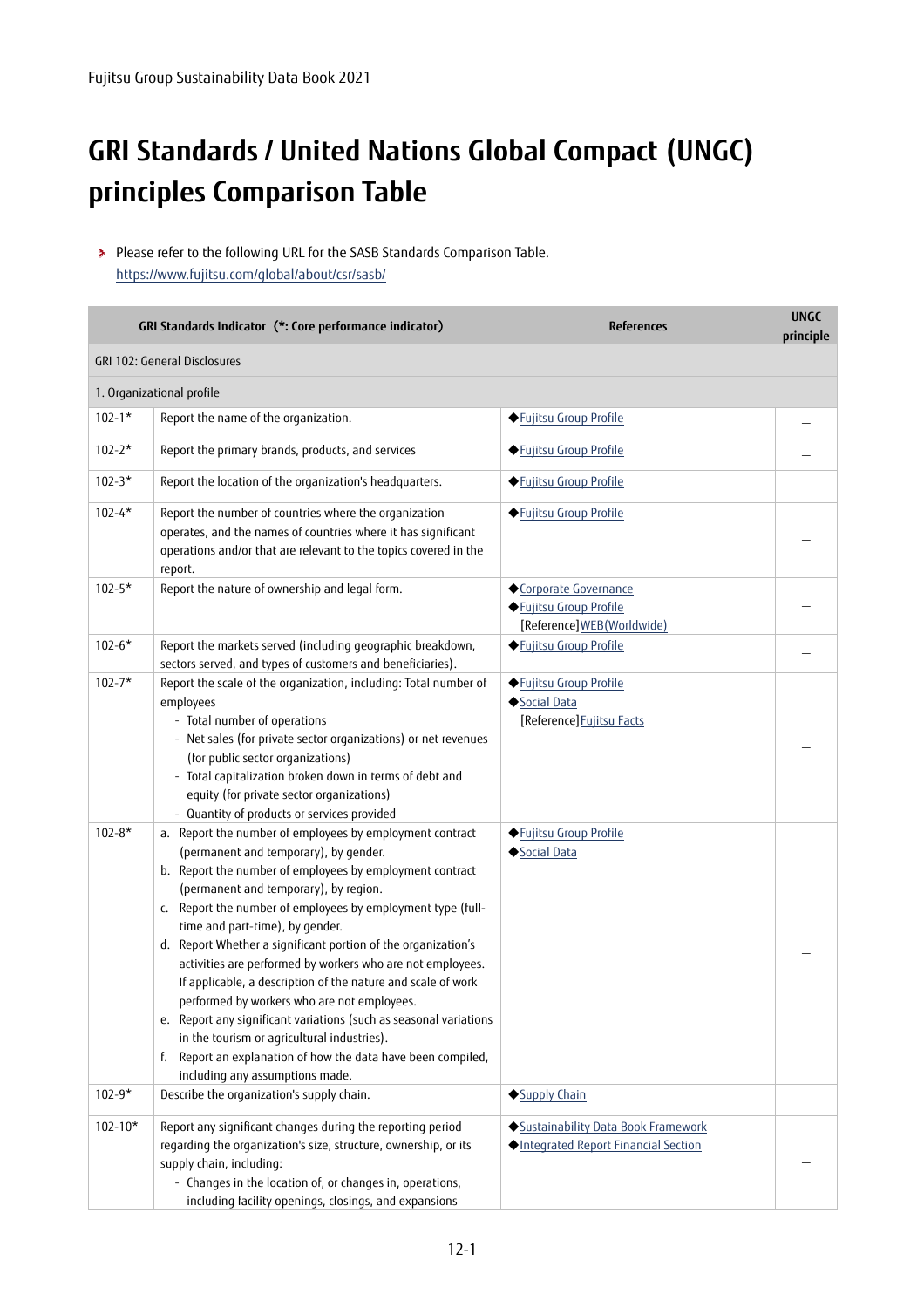|                         | GRI Standards Indicator (*: Core performance indicator)                                                                                                                                                                                                                                                                                                                                                                                           | <b>References</b>                                                                                                                                                                     | <b>UNGC</b><br>principle |
|-------------------------|---------------------------------------------------------------------------------------------------------------------------------------------------------------------------------------------------------------------------------------------------------------------------------------------------------------------------------------------------------------------------------------------------------------------------------------------------|---------------------------------------------------------------------------------------------------------------------------------------------------------------------------------------|--------------------------|
|                         | - Changes in the share capital structure and other capital<br>formation, maintenance, and alteration operations (for<br>private sector organizations)<br>- Changes in the location of suppliers, the structure of the<br>supply chain, or in relationships with suppliers, including                                                                                                                                                              |                                                                                                                                                                                       |                          |
| $102 - 11*$             | selection and termination.<br>Report whether and how the precautionary approach or principle<br>is addressed by the organization.                                                                                                                                                                                                                                                                                                                 | ◆ Fujitsu Way<br>United Nations Global Compact<br>Human Rights<br>Risk Management<br>Environmental Policy<br>◆ Response to Environmental Risks<br>◆ TCFD-Based Information Disclosure |                          |
| $102 - 12*$             | List externally developed economic, environmental and social<br>charters, principles, or other initiatives to which the organization<br>subscribes or which it endorses.                                                                                                                                                                                                                                                                          | United Nations Global Compact<br>Human Rights<br>◆Collaboration with External Parties                                                                                                 |                          |
| $102 - 13*$             | List memberships of associations (such as industry associations)<br>and national or international advocacy organizations in which<br>the organization:<br>- Holds a position on the governance body.<br>- Participates in projects or committees.<br>- Provides substantive funding beyond routine membership<br>dues.<br>- Views membership as strategic.                                                                                        | United Nations Global Compact                                                                                                                                                         |                          |
| 2. Strategy             |                                                                                                                                                                                                                                                                                                                                                                                                                                                   |                                                                                                                                                                                       |                          |
| $102 - 14*$             | Provide a statement from the most senior decision-maker of the<br>organization (such as CEO, chair, or equivalent senior position)<br>about the relevance of sustainability to the organization and the<br>organization's strategy for addressing sustainability                                                                                                                                                                                  | Message from the CEO                                                                                                                                                                  |                          |
| 102-15                  | Provide a description of key impacts, risks, and opportunities.                                                                                                                                                                                                                                                                                                                                                                                   | Risk Management<br>Medium/Long-term Environmental Vision<br>◆ Response to Environmental Risks<br>◆ TCFD-Based Information Disclosure                                                  |                          |
| 3. Ethics and integrity |                                                                                                                                                                                                                                                                                                                                                                                                                                                   |                                                                                                                                                                                       |                          |
| $102 - 16*$             | Describe the organization's values, principles, standards and<br>norms of behavior such as codes of conduct and codes of ethics.                                                                                                                                                                                                                                                                                                                  | ◆ Fujitsu Way<br>Sustainability Management in the Fujitsu Group<br>◆Compliance                                                                                                        |                          |
| 102-17                  | Report the internal and external mechanisms for seeking advice<br>on ethical and lawful behavior, and matters related to<br>organizational integrity, such as helplines or advice lines.<br>Report the internal and external mechanisms for reporting<br>concerns about unethical or unlawful behavior, and matters<br>related to organizational integrity, such as escalation through<br>line management, whistleblowing mechanisms or hotlines. | ◆Compliance<br>Human Rights                                                                                                                                                           |                          |
| 4. Governance           |                                                                                                                                                                                                                                                                                                                                                                                                                                                   |                                                                                                                                                                                       |                          |
| $102 - 18*$             | Governance structure.                                                                                                                                                                                                                                                                                                                                                                                                                             | Corporate Governance<br>◆ Environmental Management System                                                                                                                             |                          |
| 102-19                  | Report the process for delegating authority for economic,<br>environmental and social topics from the highest governance<br>body to senior executives and other employees.                                                                                                                                                                                                                                                                        | Corporate Governance                                                                                                                                                                  |                          |
| 102-20                  | Report whether the organization has appointed an executive-<br>level position or positions with responsibility for economic,<br>environmental and social topics, and whether post holders<br>report directly to the highest governance body.                                                                                                                                                                                                      | Corporate Governance                                                                                                                                                                  |                          |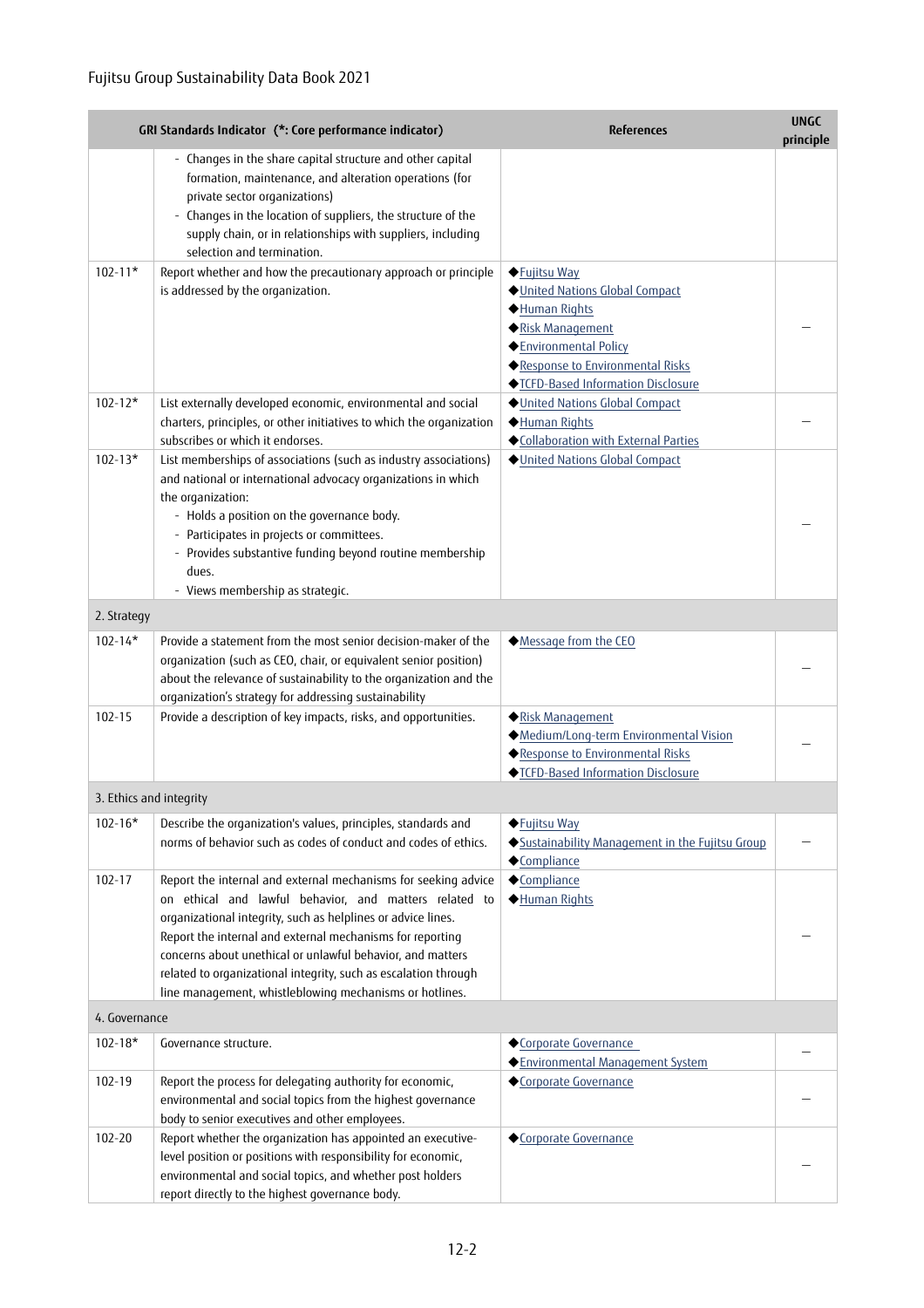|            | GRI Standards Indicator (*: Core performance indicator)                                                                                                                                                                                                                                                                                                                                                                                                                                                                                                                   | <b>References</b>                                                                                     | <b>UNGC</b><br>principle |
|------------|---------------------------------------------------------------------------------------------------------------------------------------------------------------------------------------------------------------------------------------------------------------------------------------------------------------------------------------------------------------------------------------------------------------------------------------------------------------------------------------------------------------------------------------------------------------------------|-------------------------------------------------------------------------------------------------------|--------------------------|
| $102 - 21$ | Report processes for consultation between stakeholders and the<br>highest governance body on economic, environmental and<br>social topics. If consultation is delegated, describe to whom and<br>any feedback processes to the highest governance body.                                                                                                                                                                                                                                                                                                                   | Corporate Governance<br>◆Compliance                                                                   |                          |
| 102-22     | Report the composition of the highest governance body and its<br>committees by:<br>- Executive or non-executive Independence<br>- Tenure on the governance body<br>- Number of each individual's other significant positions and<br>commitments, and the nature of the commitments<br>- Gender<br>- Membership of under-represented social groups<br>- Competences relating to economic, environmental and<br>social impacts<br>- Stakeholder representation                                                                                                              | Corporate Governance<br>Corporate Governance Report                                                   |                          |
| 102-23     | Report whether the Chair of the highest governance body is also<br>an executive officer (and, if so, his or her function within the<br>organization's management and the reasons for this<br>arrangement).                                                                                                                                                                                                                                                                                                                                                                | Corporate Governance<br>Corporate Governance Report                                                   |                          |
| $102 - 24$ | Report the nomination and selection processes for the highest<br>governance body and its committees, and the criteria used for<br>nominating and selecting highest governance body members,<br>including:<br>- Whether and how diversity is considered<br>- Whether and how independence is considered<br>- Whether and how expertise and experience relating to<br>economic, environmental and social topics are considered<br>- Whether and how stakeholders (including shareholders)<br>are involved.                                                                  | Corporate Governance<br>Corporate Governance Report                                                   |                          |
| 102-25     | Report processes for the highest governance body to ensure<br>conflicts of interest are avoided and managed. Report whether<br>conflicts of interest are disclosed to stakeholders, including, as a<br>minimum:<br>- Cross-board membership<br>- Cross-shareholding with suppliers and other stakeholders<br>- Existence of controlling shareholder<br>Related party disclosures                                                                                                                                                                                          | ◆Corporate Governance<br>◆Corporate Governance Report                                                 |                          |
| $102 - 26$ | Report the highest governance body's and senior executives'<br>roles in the development, approval, and updating of the<br>organization's purpose, value or mission statements, strategies,<br>policies, and goals related to economic, environmental and<br>social impacts.                                                                                                                                                                                                                                                                                               | ◆Sustainability Management in the Fujitsu Group                                                       |                          |
| 102-27     | Report the measures taken to develop and enhance the highest<br>governance body's collective knowledge of economic,<br>environmental and social topics.                                                                                                                                                                                                                                                                                                                                                                                                                   | Sustainability Management in the Fujitsu Group                                                        |                          |
| 102-28     | a. Report the processes for evaluation of the highest governance<br>body's performance with respect to governance of economic,<br>environmental and social topics. Report whether such<br>evaluation is independent or not, and its frequency. Report<br>whether such evaluation is a self-assessment.<br>b. Report actions taken in response to evaluation of the highest<br>governance body's performance with respect to governance of<br>economic, environmental and social topics, including, as a<br>minimum, changes in membership and organizational<br>practice. | Sustainability Management in the Fujitsu Group<br>Corporate Governance<br>Corporate Governance Report |                          |
| 102-29     | a. Report the highest governance body's role in the identification<br>and management of economic, environmental and social                                                                                                                                                                                                                                                                                                                                                                                                                                                | Corporate Governance<br>Risk Management                                                               |                          |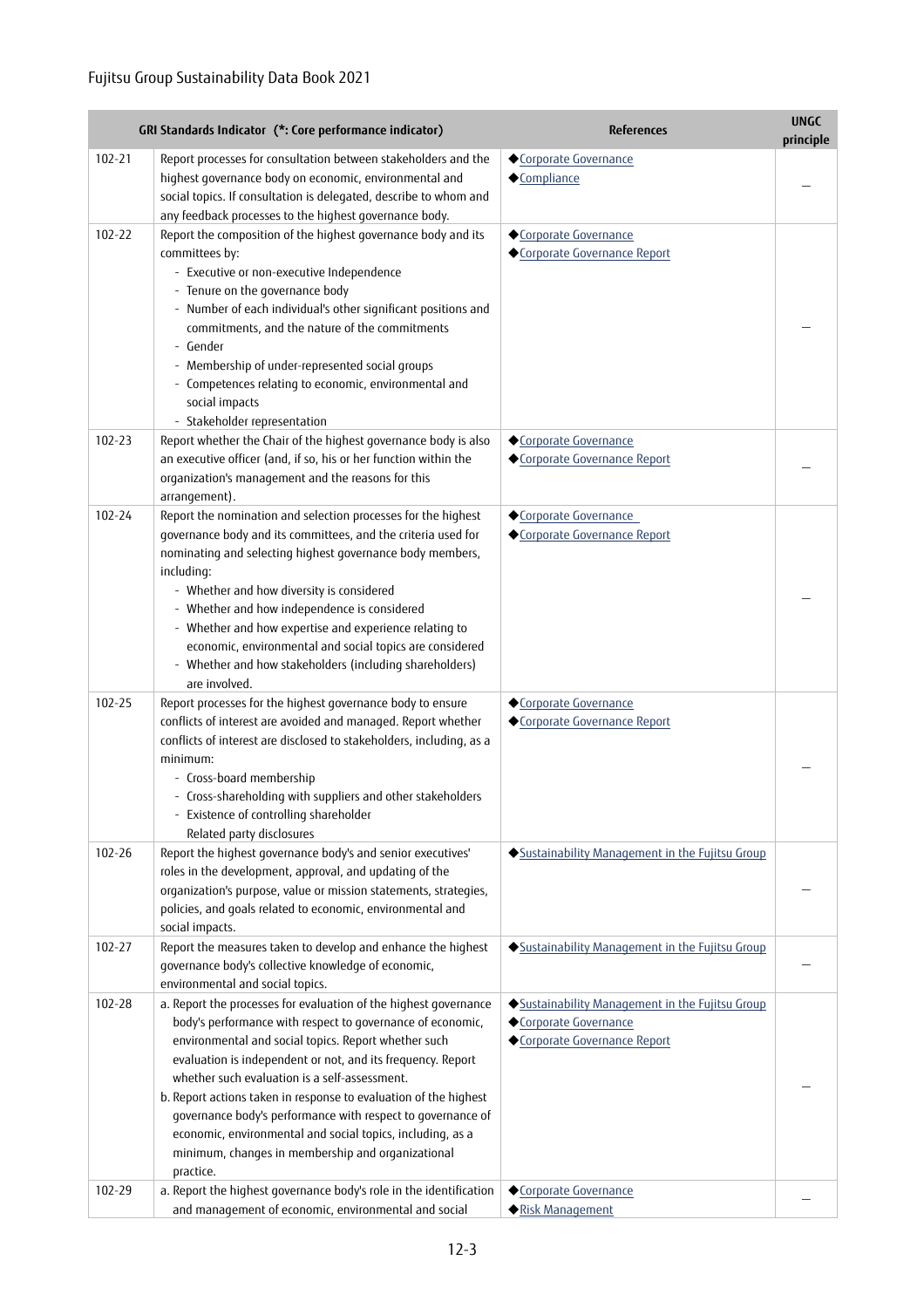|            | GRI Standards Indicator (*: Core performance indicator)                                                                                                                                                                                                                                                                                                                                                                                                                                                                                                                                                                                                                                                                                        | <b>References</b>                                    | <b>UNGC</b><br>principle |
|------------|------------------------------------------------------------------------------------------------------------------------------------------------------------------------------------------------------------------------------------------------------------------------------------------------------------------------------------------------------------------------------------------------------------------------------------------------------------------------------------------------------------------------------------------------------------------------------------------------------------------------------------------------------------------------------------------------------------------------------------------------|------------------------------------------------------|--------------------------|
|            | impacts, risks, and opportunities. Include the highest<br>governance body's role in the implementation of due<br>diligence processes.<br>b. Report whether stakeholder consultation is used to support                                                                                                                                                                                                                                                                                                                                                                                                                                                                                                                                         |                                                      |                          |
|            | the highest governance body's identification and<br>management of economic, environmental and social impacts,<br>risks, and opportunities.                                                                                                                                                                                                                                                                                                                                                                                                                                                                                                                                                                                                     |                                                      |                          |
| 102-30     | Report the highest governance body's role in reviewing the<br>effectiveness of the organization's risk management processes<br>for economic, environmental and social topics.                                                                                                                                                                                                                                                                                                                                                                                                                                                                                                                                                                  | Corporate Governance<br>Risk Management              |                          |
| 102-31     | Report the frequency of the highest governance body's review of<br>economic, environmental and social impacts, risks, and<br>opportunities.                                                                                                                                                                                                                                                                                                                                                                                                                                                                                                                                                                                                    | Risk Management                                      |                          |
| 102-32     | Report the highest committee or position that formally reviews<br>and approves the organization's sustainability report and<br>ensures that all material Aspects are covered.                                                                                                                                                                                                                                                                                                                                                                                                                                                                                                                                                                  | Sustainability Management in the Fujitsu Group       |                          |
| 102-33     | Report the process for communicating critical concerns to the<br>highest governance body.                                                                                                                                                                                                                                                                                                                                                                                                                                                                                                                                                                                                                                                      | Corporate Governance<br>◆ Risk Management            |                          |
| 102-34     | Report the nature and total number of critical concerns that<br>were communicated to the highest governance body and the<br>mechanism(s) used to address and resolve them.                                                                                                                                                                                                                                                                                                                                                                                                                                                                                                                                                                     |                                                      |                          |
| 102-35     | a. Report the remuneration policies for the highest governance<br>body and senior executives for the below types of<br>remuneration:<br>- Fixed pay and variable pay:<br>- Performance-based pay<br>- Equity-based pay<br>- Bonuses<br>- Deferred or vested shares<br>- Sign-on bonuses or recruitment incentive payments<br>- Termination payments<br>- Clawbacks<br>- Retirement benefits, including the difference between<br>benefit schemes and contribution rates for the highest<br>governance body, senior executives, and all other<br>employees<br>b. Report how performance criteria in the remuneration policy<br>relate to the highest governance body's and senior executives'<br>economic, environmental and social objectives. | ◆Corporate Governance<br>Corporate Governance Report |                          |
| 102-36     | Report the process for determining remuneration. Report<br>whether remuneration consultants are involved in determining<br>remuneration and whether they are independent of<br>management. Report any other relationships which the<br>remuneration consultants have with the organization.                                                                                                                                                                                                                                                                                                                                                                                                                                                    | ◆Corporate Governance<br>Corporate Governance Report |                          |
| $102 - 37$ | Report how stakeholders' views are sought and taken into<br>account regarding remuneration, including the results of votes<br>on remuneration policies and proposals, if applicable.                                                                                                                                                                                                                                                                                                                                                                                                                                                                                                                                                           | ◆Corporate Governance<br>Corporate Governance Report |                          |
| 102-38     | Report the ratio of the annual total compensation for the<br>organization's highest-paid individual in each country of<br>significant operations to the median annual total compensation<br>for all employees (excluding the highest-paid individual) in the<br>same country.                                                                                                                                                                                                                                                                                                                                                                                                                                                                  |                                                      |                          |
| 102-39     | Report the ratio of percentage increase in annual total<br>compensation for the organization's highest-paid individual in<br>each country of significant operations to the median percentage<br>increase in annual total compensation for all employees                                                                                                                                                                                                                                                                                                                                                                                                                                                                                        |                                                      |                          |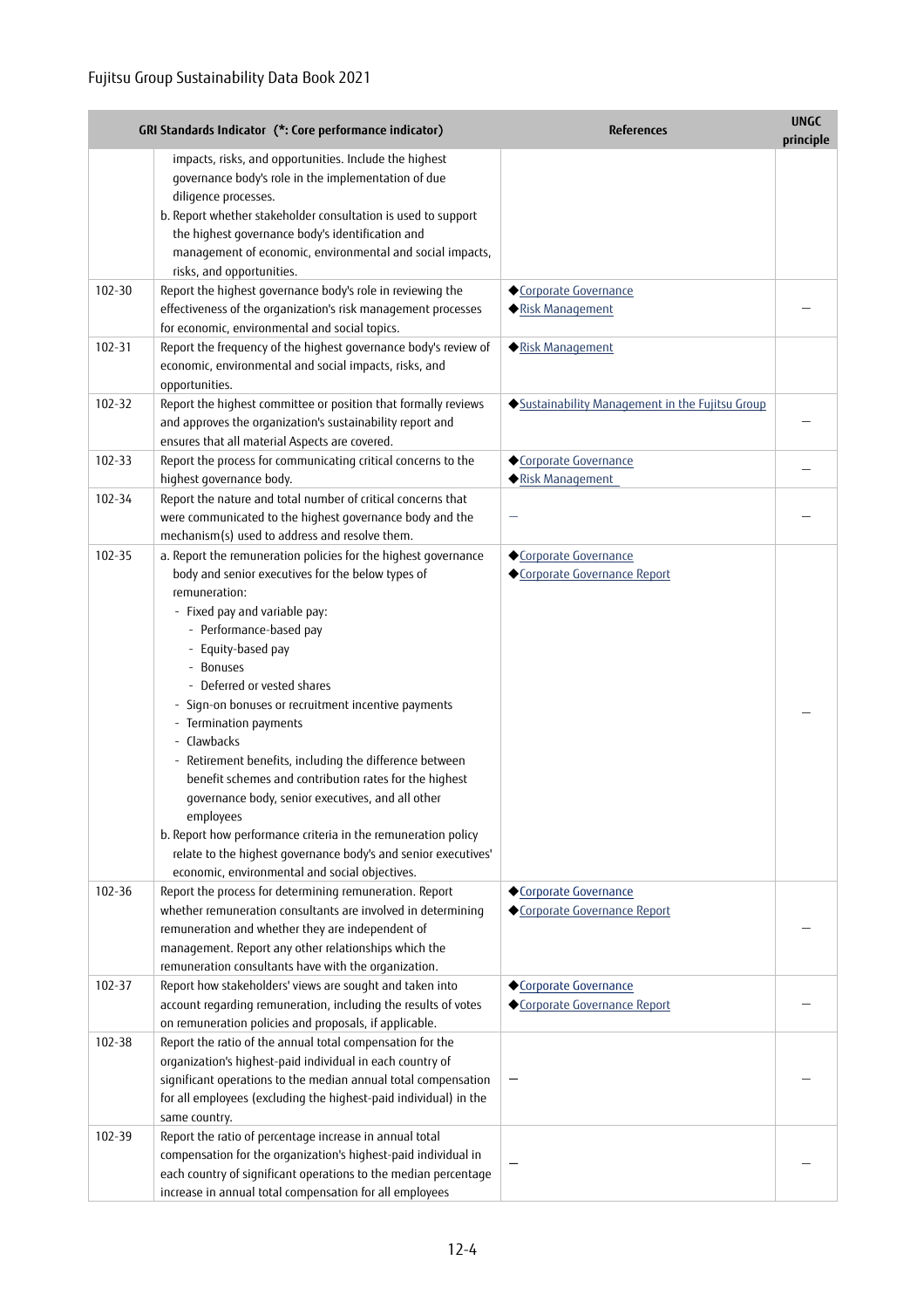|                       | GRI Standards Indicator (*: Core performance indicator)                                                                                                                                                                                                                                   | <b>References</b>                                                                                                                                                                                                                                                                                                                                                                                                                                                                                                      | <b>UNGC</b><br>principle |
|-----------------------|-------------------------------------------------------------------------------------------------------------------------------------------------------------------------------------------------------------------------------------------------------------------------------------------|------------------------------------------------------------------------------------------------------------------------------------------------------------------------------------------------------------------------------------------------------------------------------------------------------------------------------------------------------------------------------------------------------------------------------------------------------------------------------------------------------------------------|--------------------------|
|                       | (excluding the highest-paid individual) in the same country.                                                                                                                                                                                                                              |                                                                                                                                                                                                                                                                                                                                                                                                                                                                                                                        |                          |
|                       | 5. Stakeholder engagement                                                                                                                                                                                                                                                                 |                                                                                                                                                                                                                                                                                                                                                                                                                                                                                                                        |                          |
| $102 - 40*$           | Provide a list of stakeholder groups engaged by the<br>organization.                                                                                                                                                                                                                      | Sustainability Management in the Fujitsu Group                                                                                                                                                                                                                                                                                                                                                                                                                                                                         |                          |
| $102 - 41*$           | Report the percentage of total employees covered by collective<br>bargaining agreements.                                                                                                                                                                                                  | ◆ Performance Evaluation and Compensation /<br><b>Work Environment</b>                                                                                                                                                                                                                                                                                                                                                                                                                                                 | 1, 3                     |
| $102 - 42*$           | Report the basis for identification and selection of stakeholders<br>with whom to engage.                                                                                                                                                                                                 | Sustainability Management in the Fujitsu Group<br>◆Stakeholder Dialoque                                                                                                                                                                                                                                                                                                                                                                                                                                                |                          |
| $102 - 43*$           | Report the organization's approach to stakeholder engagement,<br>including frequency of engagement by type and by stakeholder<br>group, and an indication of whether any of the engagement was<br>undertaken specifically as part of the report preparation process.                      | ◆Stakeholder Dialoque<br><customers, international="" local<br="" society,="">Community&gt;<br/>◆ Working with Our Customers<br/>◆ Quality Initiatives<br/>◆Community Activities<br/><suppliers><br/>Supply Chain<br/><employees><br/>◆ Diversity and Inclusion<br/>Human Rights<br/>◆ Performance Evaluation and Compensation /<br/><b>Work Environment</b><br/>Occupational Health and Safety<br/>Health and Productivity Management<br/>Human Resources Development and Career</employees></suppliers></customers,> | $1 - 10$                 |
| $102 - 44*$           | Report key topics and concerns that have been raised through<br>stakeholder engagement, and how the organization has<br>responded to those key topics and concerns, including through<br>its reporting. Report the stakeholder groups that raised each of<br>the key topics and concerns. | Design<br>Stakeholder Dialoque<br>◆ Working with Our Customers                                                                                                                                                                                                                                                                                                                                                                                                                                                         |                          |
| 6. Reporting Practice |                                                                                                                                                                                                                                                                                           |                                                                                                                                                                                                                                                                                                                                                                                                                                                                                                                        |                          |
| $102 - 45*$           | a. List all entities included in the organization's consolidated<br>financial statements or equivalent documents.<br>b. Report whether any entity included in the organization's<br>consolidated financial statements or equivalent documents is<br>not covered by the report.            | ◆ Fujitsu Group Profile<br>Sustainability Data Book Framework<br>Integrated Report Financial Section                                                                                                                                                                                                                                                                                                                                                                                                                   |                          |
| $102 - 46*$           | a. Explain the process for defining the report content and the<br>Aspect Boundaries.<br>b. Explain how the organization has implemented the Reporting<br>Principles for Defining Report Content.                                                                                          | Sustainability Management in the Fujitsu Group                                                                                                                                                                                                                                                                                                                                                                                                                                                                         |                          |
| $102 - 47*$           | List all the material Aspects identified in the process for defining<br>report content.                                                                                                                                                                                                   | Sustainability Management in the Fujitsu Group<br><b>Materiality</b>                                                                                                                                                                                                                                                                                                                                                                                                                                                   |                          |
| $102 - 48*$           | Report the effect of any restatements of information provided in<br>previous reports, and the reasons for such restatements.                                                                                                                                                              | Sustainability Data Book Framework                                                                                                                                                                                                                                                                                                                                                                                                                                                                                     |                          |
| $102 - 49*$           | Report significant changes from previous reporting periods in<br>the Scope and Aspect Boundaries.                                                                                                                                                                                         | Sustainability Data Book Framework                                                                                                                                                                                                                                                                                                                                                                                                                                                                                     |                          |
| $102 - 50*$           | Reporting period (such as fiscal or calendar year) for information<br>provided.                                                                                                                                                                                                           | Sustainability Data Book Framework                                                                                                                                                                                                                                                                                                                                                                                                                                                                                     |                          |
| $102 - 51*$           | Date of most recent previous report (if any).                                                                                                                                                                                                                                             | Sustainability Data Book Framework                                                                                                                                                                                                                                                                                                                                                                                                                                                                                     |                          |
| $102 - 52*$           | Reporting cycle (such as annual, biennial).                                                                                                                                                                                                                                               | Sustainability Data Book Framework                                                                                                                                                                                                                                                                                                                                                                                                                                                                                     |                          |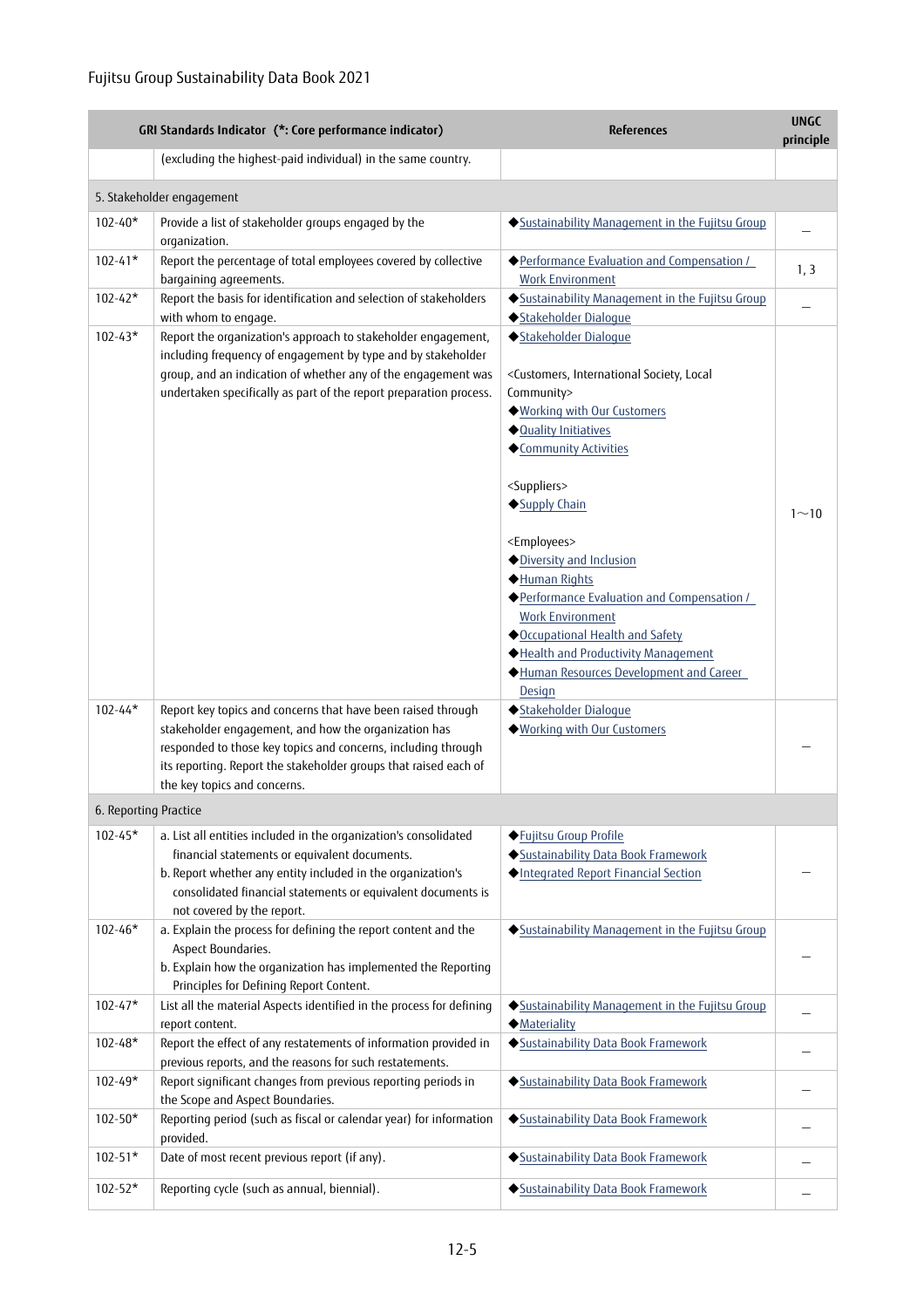|             | GRI Standards Indicator (*: Core performance indicator)                                                                                                                                                                                                                                                                                                                                                                                                                                    | <b>References</b>                                                                                                                                                                                                                                                                                      | <b>UNGC</b><br>principle |
|-------------|--------------------------------------------------------------------------------------------------------------------------------------------------------------------------------------------------------------------------------------------------------------------------------------------------------------------------------------------------------------------------------------------------------------------------------------------------------------------------------------------|--------------------------------------------------------------------------------------------------------------------------------------------------------------------------------------------------------------------------------------------------------------------------------------------------------|--------------------------|
| $102 - 53*$ | Provide the contact point for questions regarding the report or<br>its contents.                                                                                                                                                                                                                                                                                                                                                                                                           | Sustainability Data Book Framework                                                                                                                                                                                                                                                                     |                          |
| 102-54*     | Report the 'in accordance' option the organization has chosen.                                                                                                                                                                                                                                                                                                                                                                                                                             | ◆GRI Guideline/UNGC Principles Comparison Table<br>Independent Assurance Report                                                                                                                                                                                                                        |                          |
| 102-55*     | Report the GRI Content Index for the chosen option.                                                                                                                                                                                                                                                                                                                                                                                                                                        | ◆ GRI Guideline/UNGC Principles Comparison Table<br>Independent Assurance Report                                                                                                                                                                                                                       |                          |
| $102 - 56*$ | Assurance<br>a. Report the organization's policy and current practice with                                                                                                                                                                                                                                                                                                                                                                                                                 | Independent Assurance Report                                                                                                                                                                                                                                                                           |                          |
|             | regard to seeking external assurance for the report.<br>b. If not included in the assurance report accompanying the<br>sustainability report, report the scope and basis of any<br>external assurance provided.<br>c. Report the relationship between the organization and the<br>assurance providers.                                                                                                                                                                                     |                                                                                                                                                                                                                                                                                                        |                          |
|             | d. Report whether the highest governance body or senior<br>executives are involved in seeking assurance for the<br>organization's sustainability report.                                                                                                                                                                                                                                                                                                                                   |                                                                                                                                                                                                                                                                                                        |                          |
|             | GRI 103: Management Approach                                                                                                                                                                                                                                                                                                                                                                                                                                                               |                                                                                                                                                                                                                                                                                                        |                          |
| $103 - 1*$  | For each material Aspect, report the Aspect Boundary within the<br>organization, as follows: Report whether the Aspect is material<br>within the organization                                                                                                                                                                                                                                                                                                                              | Sustainability Management in the Fujitsu Group<br>Sustainability Data Book Framework                                                                                                                                                                                                                   |                          |
| $103 - 2$   | Disclosures on Management Approach (DMA)<br>a. An explanation of how the organization manages the topic.<br>b. A statement of the purpose of the management approach<br>c. A description of the following, if the management approach<br>includes that component:<br>Policies<br>i.<br>ii. Commitments<br>iii. Goals and targets<br>iv. Responsibilities<br>Resources<br>V.<br>vi. Grievance mechanisms<br>vii. Specific actions, such as processes, projects, programs and<br>initiatives | Human Rights<br>Diversity and Inclusion<br>Occupational Health and Safety<br>Human Resource Development and Career<br>Design<br>◆ Quality Initiatives<br>Supply Chain<br>◆Community Activities<br>Environmental Policy<br>◆ Medium/Long-term Environmental Vision<br>◆ Environmental Management System |                          |
| $103 - 3$   | An explanation of how the organization evaluates the<br>management approach<br>i. the mechanisms for evaluating the effectiveness of the<br>management approach;<br>ii. the results of the evaluation of the management<br>approach;<br>iii. any related adjustments to the management approach.                                                                                                                                                                                           | Human Resource Development and Career<br>Design<br>◆Supply Chain<br>◆Environmental Management System                                                                                                                                                                                                   |                          |
|             | GRI 201: Economic Performance                                                                                                                                                                                                                                                                                                                                                                                                                                                              |                                                                                                                                                                                                                                                                                                        |                          |
| $201 - 1$   | Direct economic value generated and distributed.                                                                                                                                                                                                                                                                                                                                                                                                                                           |                                                                                                                                                                                                                                                                                                        |                          |
| $201 - 2$   | Financial implications and other risks and opportunities for the<br>organization's activities due to climate change.                                                                                                                                                                                                                                                                                                                                                                       | ◆ Response to Environmental Risks<br>◆ TCFD-Based Information Disclosure                                                                                                                                                                                                                               | 7, 8, 9                  |
| $201 - 3$   | Coverage of the organization's defined benefit plan obligations.                                                                                                                                                                                                                                                                                                                                                                                                                           | [Reference] Integrated Report Financial Section                                                                                                                                                                                                                                                        |                          |
| 201-4       | Financial assistance received from government.                                                                                                                                                                                                                                                                                                                                                                                                                                             |                                                                                                                                                                                                                                                                                                        |                          |
|             | GRI 202: Market Presence                                                                                                                                                                                                                                                                                                                                                                                                                                                                   |                                                                                                                                                                                                                                                                                                        |                          |
| $202 - 1$   | Ratios of standard entry level wage by gender compared to local<br>minimum wage at significant locations of operation.                                                                                                                                                                                                                                                                                                                                                                     |                                                                                                                                                                                                                                                                                                        |                          |
| $202 - 2$   | Proportion of senior management hired from the local<br>community at significant locations of operation.                                                                                                                                                                                                                                                                                                                                                                                   |                                                                                                                                                                                                                                                                                                        |                          |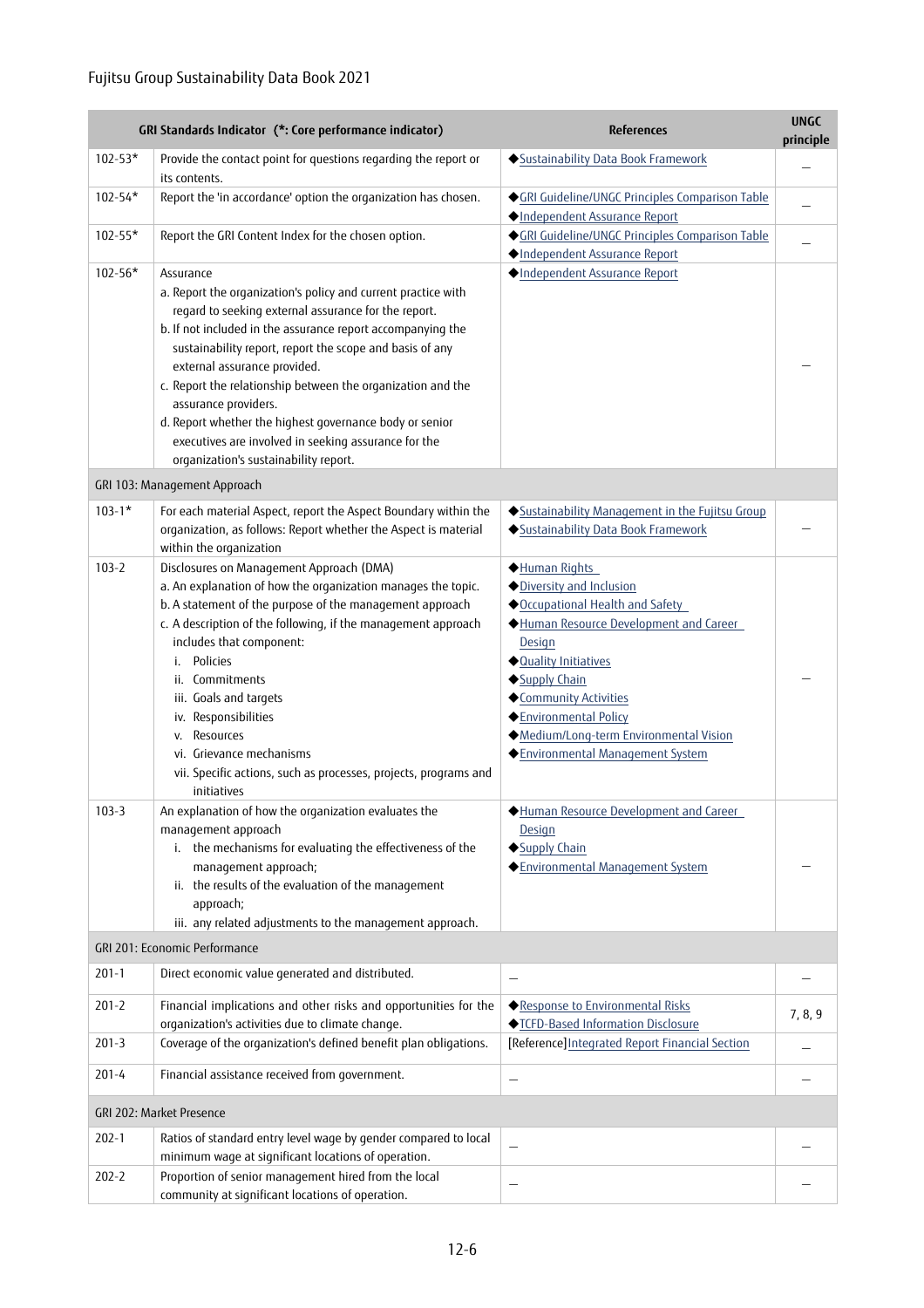|                              | GRI Standards Indicator (*: Core performance indicator)                                                                     | <b>References</b>                                                                                                                                     | <b>UNGC</b><br>principle |
|------------------------------|-----------------------------------------------------------------------------------------------------------------------------|-------------------------------------------------------------------------------------------------------------------------------------------------------|--------------------------|
|                              | GRI 203: Indirect Economic Impacts                                                                                          |                                                                                                                                                       |                          |
| $203-1$                      | Development and impact of infrastructure investments and<br>services supported.                                             | Activities Aimed at Resolving Societal<br>Challenges<br>◆ Activities utilizing ICT                                                                    | 8,9                      |
| $203 - 2$                    | Significant indirect economic impacts, including the extent of<br>impacts.                                                  |                                                                                                                                                       |                          |
|                              | GRI 204: Procurement Practices                                                                                              |                                                                                                                                                       |                          |
| 204-1                        | Proportion of spending on local suppliers at significant locations<br>of operation.                                         | $\overline{\phantom{0}}$                                                                                                                              |                          |
|                              | GRI 205: Anti-corruption                                                                                                    |                                                                                                                                                       |                          |
| $205 - 1$                    | Total number and percentage of operations assessed for risks<br>related to corruption and the significant risks identified. | $\overline{\phantom{0}}$                                                                                                                              | 10                       |
| $205 - 2$                    | Communication and training on anti-corruption policies and<br>procedures.                                                   | ◆Transforming Our Corporate Culture<br>◆Compliance                                                                                                    | 10                       |
| $205 - 3$                    | Confirmed incidents of corruption and actions taken.                                                                        | —                                                                                                                                                     |                          |
|                              | GRI 206: Anti-competitive Behavior                                                                                          |                                                                                                                                                       |                          |
| $206-1$                      | Total number of legal actions for anti-competitive behavior, anti-<br>trust, and monopoly practices and their outcomes.     |                                                                                                                                                       |                          |
| <b>GRI 207: Tax</b>          |                                                                                                                             |                                                                                                                                                       |                          |
| 207-1                        | Approach to tax                                                                                                             | ◆Compliance                                                                                                                                           |                          |
| $207 - 2$                    | Tax governance, control, and risk management                                                                                | ◆Compliance                                                                                                                                           |                          |
| 207-3                        | Stakeholder engagement and management of concerns related<br>to tax                                                         | ◆Compliance                                                                                                                                           |                          |
| $207 - 4$                    | Country-by-country reporting                                                                                                | $\overline{\phantom{0}}$                                                                                                                              |                          |
| GRI 301: Materials           |                                                                                                                             |                                                                                                                                                       |                          |
| $301 - 1$                    | Materials used by weight or volume                                                                                          | Material Balance                                                                                                                                      |                          |
| $301 - 2$                    | Recycled input materials used                                                                                               | Material Balance                                                                                                                                      |                          |
| $301 - 3$                    | Reclaimed products and their packaging materials                                                                            | <b>Material Balance</b>                                                                                                                               |                          |
| GRI 302: Energy              |                                                                                                                             |                                                                                                                                                       |                          |
| $302 - 1$                    | Energy consumption within the organization                                                                                  | Material Balance                                                                                                                                      |                          |
| $302 - 2$                    | Energy consumption outside of the organization                                                                              | <b>Material Balance</b>                                                                                                                               |                          |
| $302 - 3$                    | Energy intensity                                                                                                            | ◆ Reducing Greenhouse Gas (GHG) Emissions at<br>Our Business Sites                                                                                    |                          |
| $302 - 4$                    | Reduction of energy consumption                                                                                             | Reducing Greenhouse Gas (GHG) Emissions at<br><b>Our Business Sites</b><br>Environmental Performance Data Calculation<br><b>Standards</b>             |                          |
| $302 - 5$                    | Reductions in energy requirements of products and services                                                                  | Reducing CO <sub>2</sub> Emissions Through Products That<br>Consume Less Power When in Use<br>Environmental Performance Data Calculation<br>Standards | 9                        |
| GRI 303: Water and Effluents |                                                                                                                             |                                                                                                                                                       |                          |
| 303-1                        | Interactions with water as a shared resource                                                                                | Material Balance<br>◆ Reducing the Amount of Water Used                                                                                               |                          |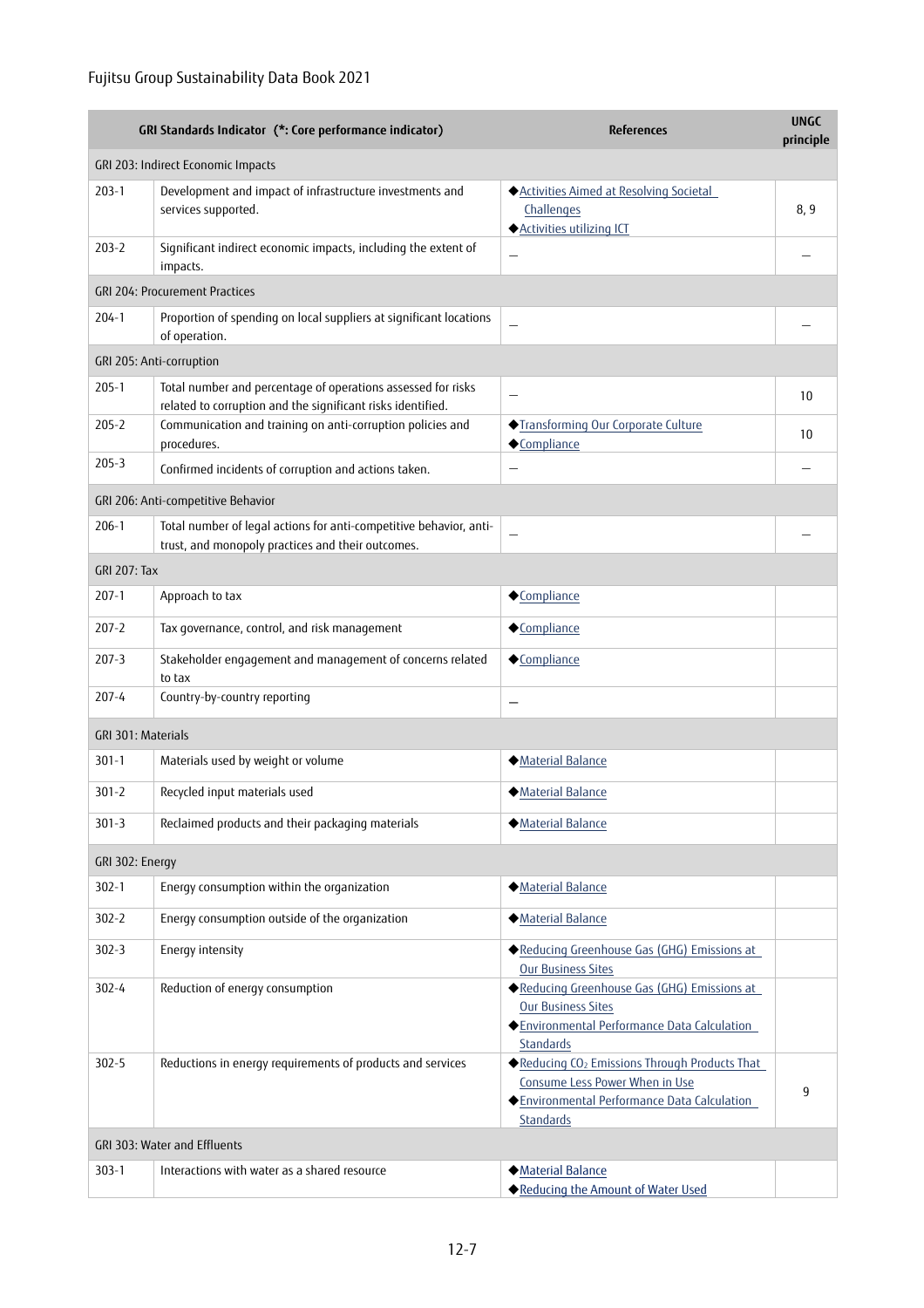## Fujitsu Group Sustainability Data Book 2021

|                       | GRI Standards Indicator (*: Core performance indicator)                                                                                         | <b>References</b>                                                                                                                      | <b>UNGC</b><br>principle |
|-----------------------|-------------------------------------------------------------------------------------------------------------------------------------------------|----------------------------------------------------------------------------------------------------------------------------------------|--------------------------|
| $303 - 2$             | Management of water discharge-related impacts                                                                                                   | $\qquad \qquad -$                                                                                                                      |                          |
| $303 - 3$             | Water withdrawal                                                                                                                                | Material Balance<br>◆ Reducing the Amount of Water Used                                                                                |                          |
| 303-4                 | Water discharge                                                                                                                                 |                                                                                                                                        |                          |
| $303 - 5$             | Water consumption                                                                                                                               | Material Balance                                                                                                                       |                          |
| GRI 304: Biodiversity |                                                                                                                                                 |                                                                                                                                        |                          |
| $304 - 1$             | Operational sites owned, leased, managed in, or adjacent to,<br>protected areas and areas of high biodiversity value outside<br>protected areas |                                                                                                                                        |                          |
| $304 - 2$             | Significant impacts of activities, products, and services<br>on biodiversity                                                                    | $\overline{\phantom{0}}$                                                                                                               |                          |
| $304 - 3$             | Habitats protected or restored                                                                                                                  | ◆ Response to Environmental Risks                                                                                                      |                          |
| $304 - 4$             | IUCN Red List species and national conservation list<br>species with habitats in areas affected by operations                                   |                                                                                                                                        |                          |
| GRI 305: Emissions    |                                                                                                                                                 |                                                                                                                                        |                          |
| $305 - 1$             | Direct (Scope 1) GHG emissions                                                                                                                  | ◆Global Warming Prevention                                                                                                             |                          |
| $305 - 2$             | Energy indirect (Scope 2) GHG emissions                                                                                                         | ◆Global Warming Prevention                                                                                                             |                          |
| $305 - 3$             | Other indirect (Scope 3) GHG emissions                                                                                                          | ◆Global Warming Prevention                                                                                                             |                          |
| $305 - 4$             | GHG emissions intensity                                                                                                                         | Reducing Greenhouse Gas (GHG) Emissions at<br>Our Business Sites                                                                       |                          |
| $305 - 5$             | Reduction of GHG emissions                                                                                                                      | Reducing Greenhouse Gas (GHG) Emissions at<br>Our Business Sites                                                                       |                          |
| $305 - 6$             | Emissions of ozone-depleting substances (ODS)                                                                                                   |                                                                                                                                        |                          |
| $305 - 7$             | Nitrogen oxides (NOX), sulfur oxides (SOX), and other significant<br>air emissions                                                              | Material Balance                                                                                                                       |                          |
|                       | GRI 306: Effluents and Waste                                                                                                                    |                                                                                                                                        |                          |
| $306-1$               | Waste generation and significant waste-related impacts                                                                                          | ◆ Material Balance                                                                                                                     |                          |
| $306 - 2$             | Management of significant waste-related impacts                                                                                                 | ◆ Limiting the Amount of Waste Generated<br>Material Balance                                                                           |                          |
| $306 - 3$             | Waste generated                                                                                                                                 | Limiting the Amount of Waste Generated                                                                                                 |                          |
| $306 - 4$             | Waste diverted from disposal                                                                                                                    | ◆ Limiting the Amount of Waste Generated                                                                                               |                          |
| 306-5                 | Waste directed to disposal                                                                                                                      | ◆ Limiting the Amount of Waste Generated                                                                                               |                          |
|                       | GRI 307: Environmental Compliance                                                                                                               |                                                                                                                                        |                          |
| $307 - 1$             | Non-compliance with environmental laws and regulations                                                                                          | ◆ Environmental Management Initiatives (Case<br>Studies)                                                                               |                          |
|                       | GRI 308: Supplier Environmental Assessment                                                                                                      |                                                                                                                                        |                          |
| $308 - 1$             | New suppliers that were screened using environmental criteria                                                                                   | $\qquad \qquad -$                                                                                                                      |                          |
| 308-2                 | Negative environmental impacts in the supply chain and<br>actions taken                                                                         | ◆ Activities to Reduce CO <sub>2</sub> Emissions and Conserve<br>Water Resources in the Upstream Portion of the<br><b>Supply Chain</b> |                          |
| GRI 401: Employment   |                                                                                                                                                 |                                                                                                                                        |                          |
| $401 - 1$             | New employee hires and employee turnover                                                                                                        | Social Data                                                                                                                            |                          |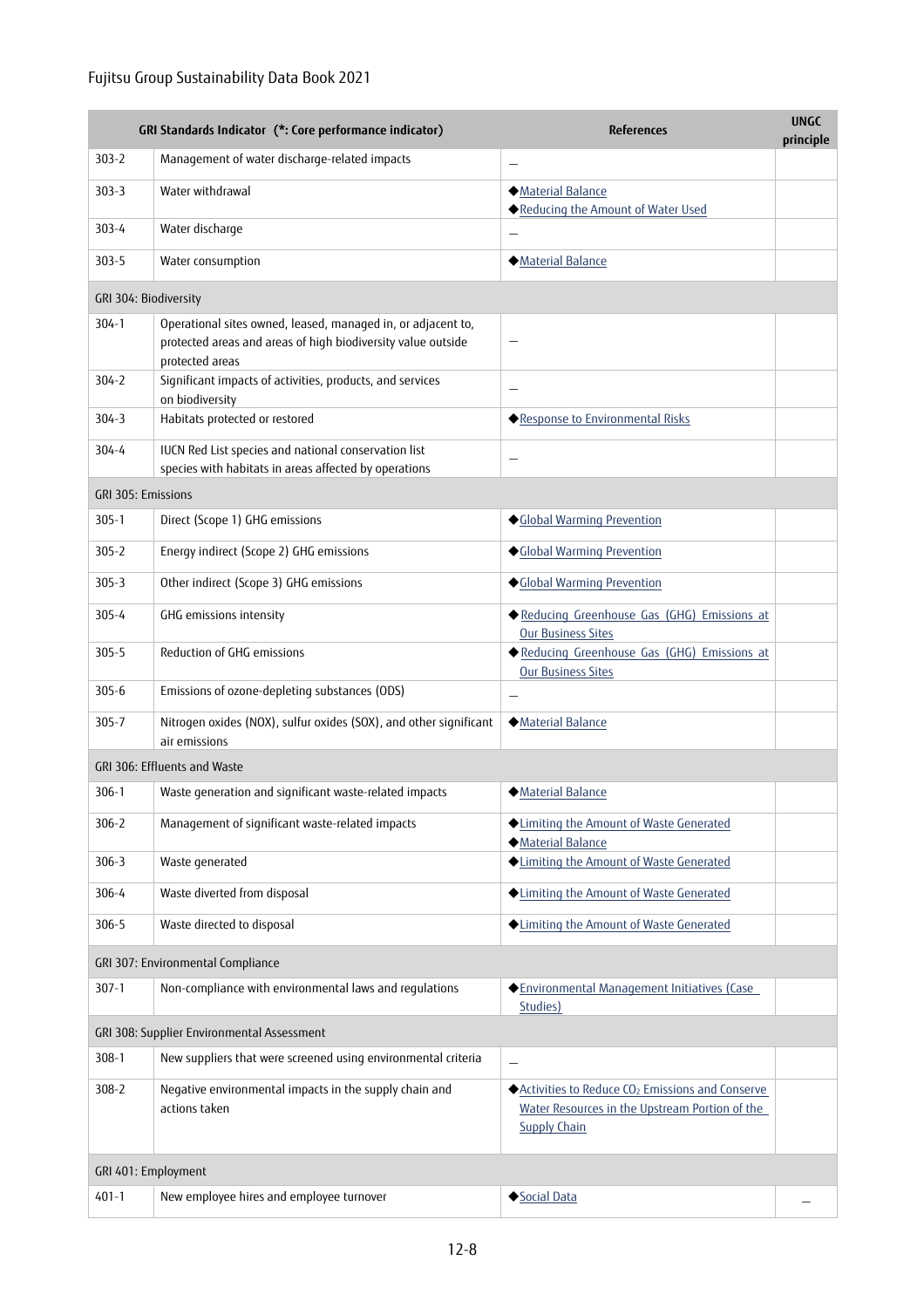|                      | GRI Standards Indicator (*: Core performance indicator)                                                          | <b>References</b>                                                                   | <b>UNGC</b><br>principle |
|----------------------|------------------------------------------------------------------------------------------------------------------|-------------------------------------------------------------------------------------|--------------------------|
|                      |                                                                                                                  | ◆ Performance Evaluation and Compensation /<br><b>Work Environment</b>              |                          |
| $401 - 2$            | Benefits provided to full-time employees that are not provided<br>to temporary or part-time employees            | ◆ Performance Evaluation and Compensation /<br><b>Work Environment</b>              |                          |
| $401 - 3$            | Parental leave                                                                                                   | Social Data                                                                         | 6                        |
|                      | GRI 402: Labor/Management Relations                                                                              |                                                                                     |                          |
| $402 - 1$            | Minimum notice periods regarding operational changes                                                             | $\overline{\phantom{0}}$                                                            |                          |
|                      | GRI 403: Occupational Health and Safety                                                                          |                                                                                     |                          |
| $403 - 1$            | Occupational health and safety management system                                                                 | ◆Occupational Health and Safety                                                     | 1                        |
| $403 - 2$            | Hazard identification, risk assessment, and incident<br>investigation                                            | Social Data                                                                         |                          |
| $403 - 3$            | Occupational health services                                                                                     | ◆ Occupational Health and Safety<br>Risk Management                                 | $\mathbf{1}$             |
| 403-4                | Worker participation, consultation, and communication on<br>occupational health and safety                       | ◆Occupational Health and Safety                                                     |                          |
| $403 - 5$            | Worker training on occupational health and safety                                                                |                                                                                     |                          |
| $403 - 6$            | Promotion of worker health                                                                                       | Health and Productivity Managemant                                                  |                          |
| 403-7                | Prevention and mitigation of occupational health and safety<br>impacts directly linked by business relationships |                                                                                     |                          |
| $403 - 8$            | Workers covered by an occupational health and safety<br>management system                                        |                                                                                     |                          |
| 403-9                | Work-related injuries                                                                                            | Occupational Health and Safety<br>Health and Productivity Managemant<br>Social Data |                          |
| 403-10               | Work-related ill health                                                                                          | Occupational Health and Safety<br>Health and Productivity Managemant<br>Social Data |                          |
|                      | GRI 404: Training and Education                                                                                  |                                                                                     |                          |
| $404 - 1$            | Average hours of training per year per employee                                                                  | Human Resource Development and Career<br><b>Design</b>                              |                          |
| $404 - 2$            | Programs for upgrading employee skills and transition<br>assistance programs                                     | Human Resource Development and Career<br>Design                                     | 6                        |
| $404 - 3$            | Percentage of employees receiving regular performance and<br>career development reviews                          |                                                                                     |                          |
|                      | GRI 405: Diversity and Equal Opportunity                                                                         |                                                                                     |                          |
| $405 - 1$            | Diversity of governance bodies and employee.                                                                     | Social Data                                                                         | 1, 6                     |
| $405 - 2$            | Ratio of basic salary and remuneration of women to men                                                           | $\overline{\phantom{0}}$                                                            |                          |
|                      | GRI 406: Non-discrimination                                                                                      |                                                                                     |                          |
| $406 - 1$            | Incidents of discrimination and corrective actions taken                                                         | $\overline{\phantom{0}}$                                                            |                          |
|                      | GRI 407: Freedom of Association and Collective Bargaining                                                        |                                                                                     |                          |
| $407 - 1$            | Operations and suppliers in which the freedom of association<br>and collective bargaining may be at risk         | Supply Chain<br>◆Compliance                                                         |                          |
| GRI 408: Child Labor |                                                                                                                  |                                                                                     |                          |
| $408 - 1$            | Operations and suppliers at significant risk for incidents of child                                              | Supply Chain                                                                        |                          |
|                      | labor                                                                                                            | ◆Compliance                                                                         |                          |